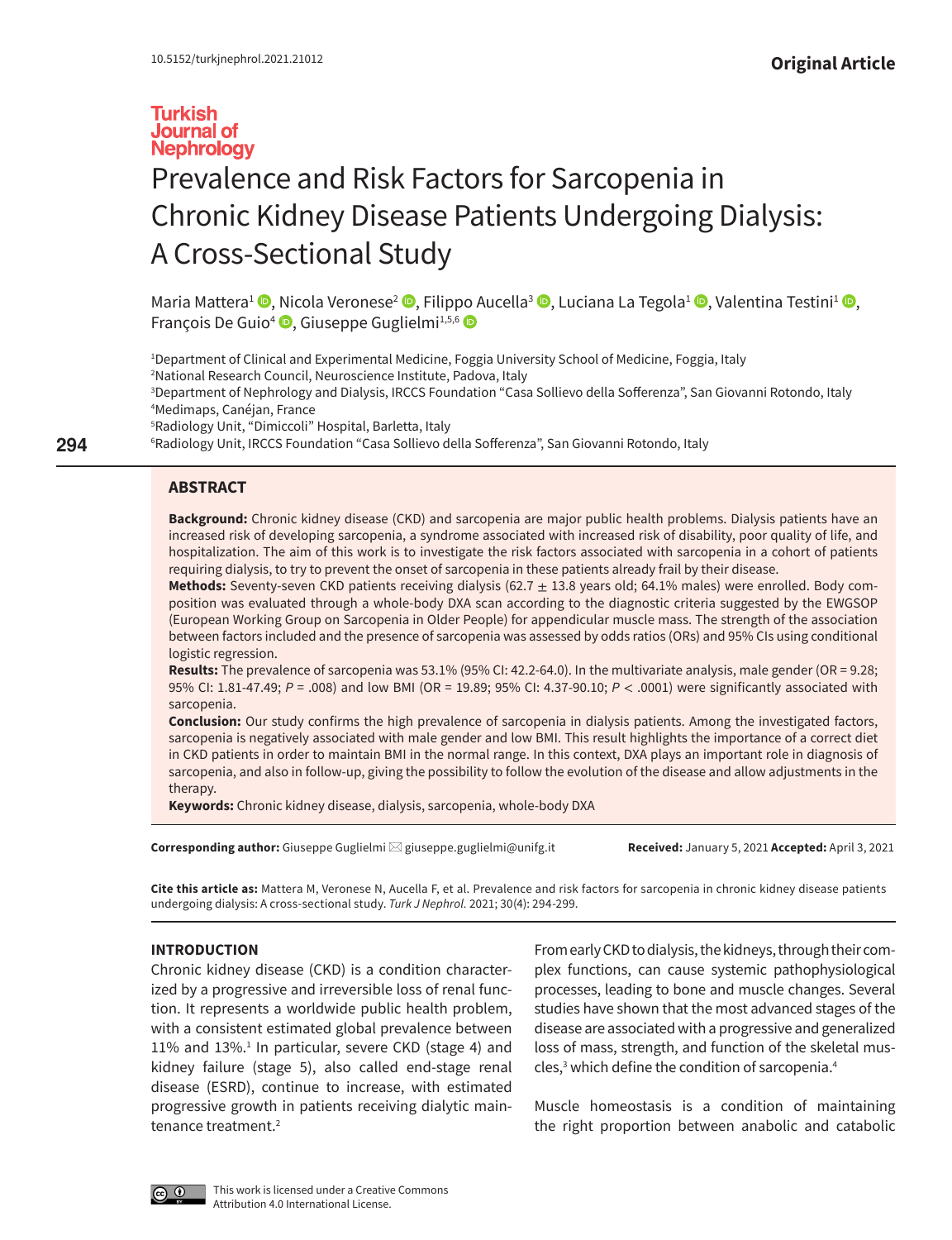processes. In CKD, this balance is lost resulting in sarcopenia,5 indeed ESRD is associated with protein wasting and multiple metabolic disorders due to uremia.<sup>6</sup> This, along with renin-angiotensin system dysregulation and growth factors such as insulin/insulin-like growth factor 1 (IGF-1), myostatin pathway, and hormonal and immunological dysfunction<sup>7</sup> are primarily responsible for the close correlation between ESRD and sarcopenia.

The prevalence of sarcopenia increases in line with the progression of the stages of CKD, and it is estimated at approximately 37% in dialytic patients.<sup>8,9</sup> In this population, muscle weakness is a strong predictor of major clinical outcomes such as poor quality of life, disability, increased morbidity and mortality, and also mainly determined by the cardiovascular complications to which this population is at greater risk. $10,11$ 

However, data on the prevalence of sarcopenia and risk factors for sarcopenia in people having CKD and treated with dialysis are still limited to a few studies that illustrate the contribution of some factors, such as limited protein intake, energy deficiency, aging, insufficient or deficient exercise, chronic inflammation, and lack of vitamin D.<sup>12</sup>

Furthermore, CKD patients often exhibit negative variations in body composition and musculoskeletal health,<sup>5</sup> with an increased risk of "low energy" fracture.<sup>13</sup>

Moreover, impaired calcium metabolism is related to vitamin D receptor abnormalities; therefore, vitamin D deficiency is a link between osteoporosis and muscle wasting.<sup>14</sup>

In patients with CKD, increased muscle wasting<sup>15</sup> frequently causes a state of chronic low-grade systemic inflammation.12,16 Indeed, tumor necrosis factor α (TNF-α) increases muscle wasting by activating the nuclear factor  $κβ$  pathway and inhibiting insulin-stimulated protein synthesis.17

In our study, we, therefore, aimed to calculate the prevalence of sarcopenia in dialytic patients with end-stage CKD and the possible risk factors associated with sarcopenia in this population.

# **Main Points**

- Sarcopenia is directly related to the worsening of kidney function; indeed, there is a wide prevalence of end-stage renal disease (ESRD) (stage 5), in particular in patients undergoing dialysis.
- In patients with stage 5 CKD undergoing dialysis, sarcopenia is prevalent in males and in patients with a low BMI.
- All sarcopenic patients have a diagnosis of osteoporosis (low BMD); indeed, they have a greater bone fragility and a consequent increased incidence of bone fracture.

#### **METHODS**

## **Participants Characteristics**

From May 2015 to May 2017, 77 patients were enrolled according to the following inclusion criteria:  $age > 18$  years, history of ESRD, on maintenance dialysis for at least 6 months. Exclusion criteria included age  $<$  18 years or  $>$  90 years, malignant diseases, active coronary artery disease (e.g. unstable angina, myocardial infarction) in the past 6 months, or acute diseases unrelated to CKD requiring hospitalization in the last 1 month.

All patients attended the departments of nephrology and dialysis in the hospital of San Giovanni Rotondo (FG), where they received hemodialytic treatments 2 or 3 times a week.

After providing information on the purpose of the study, all patients gave their informed consent. Ethic Commitee Approval was received from the IRCCS Foundation "Casa Sollievo della Sofferenza (Protocol Number 37/CE CSS). The research was conducted in accordance with the Declaration of Helsinki (as revised in 2008) and according to local guidelines and laws.

#### **Comorbidities and Medications**

The presence of some important comorbidities (diabetes, fractures) and medications (erythropoietin [EPO], cinacalcet, paricalcitol) was ascertained through the enrollment in a dedicated database. Similarly, time (in months) and type of dialysis were recorded. The presence of osteoporosis was assessed using dual-energy X-ray absorptiometry (DXA) on the basis of bone mineral density (BMD) assessment, according to the diagnostic criteria suggested by the World Health Organization (WHO).<sup>18</sup> Body mass index (BMI) was measured by a trained nurse and categorized as normal/underweight  $\left\langle \langle 25 \space kg/m^2 \rangle \right\}$  vs. overweight/obese (>25 kg/m2 ).19

## **Bio-humoral Exams**

Biochemical data were collected from the antecubital vein of each participant after at least 12 h of fasting. Serum calcium, phosphate, and alkaline phosphatase measurements were performed on an automated chemical analyzer (Siemens Dimension Vista 1500); hemoglobin was determined via the cyanmethemoglobin method (Siemens Advia 2120i Hematology System), and total serum concentrations of 25-hydroxyvitamin D were measured by chemiluminescent immunoassay (BIO-RAD BioPlex 2200 System).

## **Sarcopenia Definition**

The presence of sarcopenia was ascertained through a wholebody DXA scan (Lunar iDXA™; GE Healthcare, Madison, WI; enCORETM 2011 software v. 13.6) using the appendicular skeletal muscle mass index (ASMMI), that is, the ASMM divided by the square of height (in meters).

**295**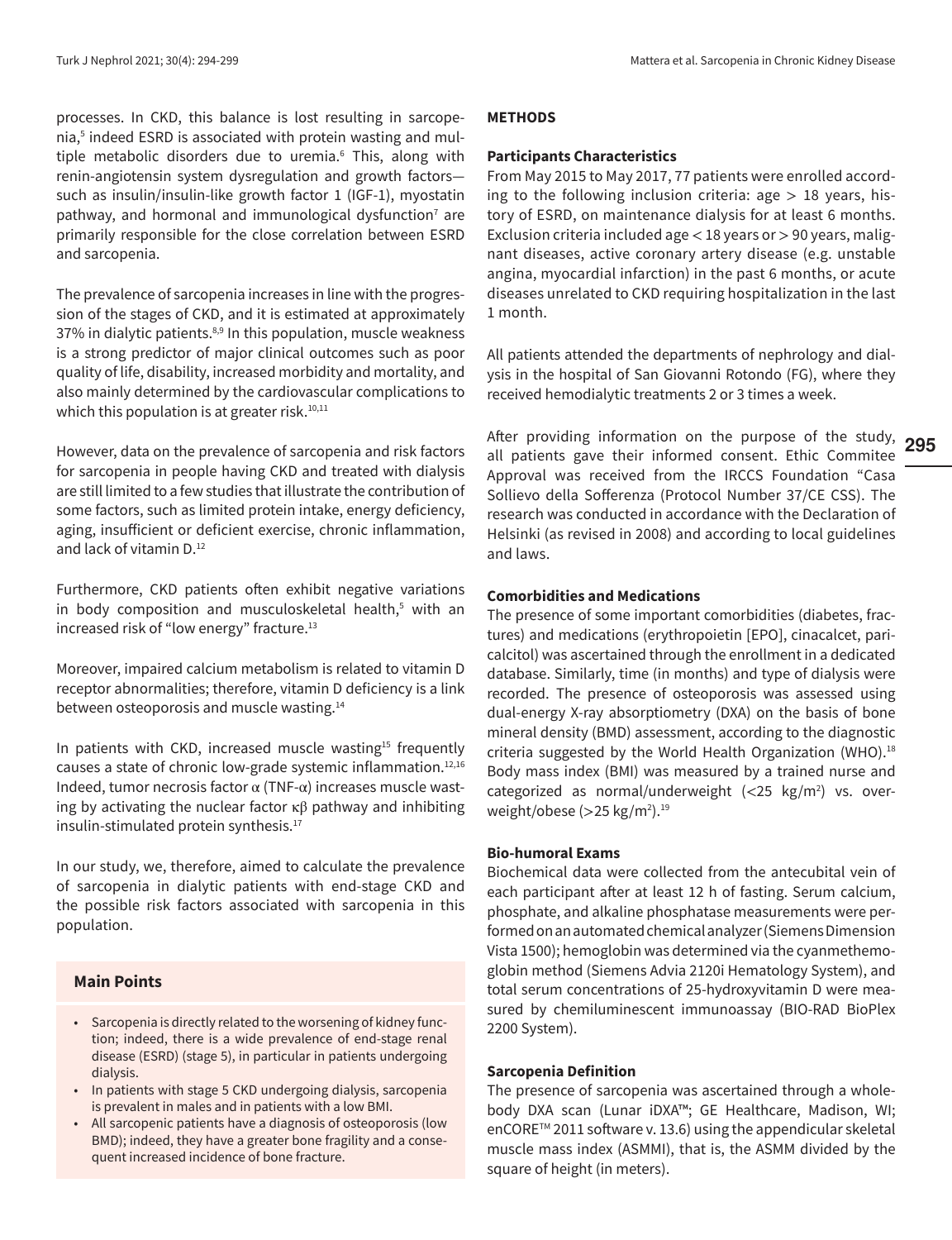The iDXA is a narrow-fan beam instrument that allows examining the patient with a low incident dose and is equipped with an automatic calibration and stabilization system. The precision of iDXA is reported through the coefficient of variation, which is around 1.4% for the lean body mass.

The criteria suggested by the European Working Group on Sarcopenia in Older People (EWGSOP) and 2 standard deviations (SDs) below the mean of young adults in the Rosetta study (i.e., men  $<$  7.26 kg/m<sup>2</sup> and women  $<$  5.50 kg/m<sup>2</sup>)<sup>4</sup> were used.

## **Statistical Analysis**

**296** Between-group comparisons for continuous variables were per-Continuous variables were normally distributed according to the Kolmogorov–Smirnov test. Therefore, data were shown as means and SD values for quantitative measures. Percentages were used for discrete variables. The dialysis period is reported as median (with interquartile range) for its skewed distribution. formed through an independent *t*-test (except for the dialysis period for which we used the Mann–Whitney test); categorical variables were compared through the chi-square test, using the Fisher's correction when appropriate. The strength of the association between factors was included, and the presence of sarcopenia was assessed by the odds ratios (ORs) with their 95% CIs through multiple univariate analyses. Multivariate analysis included predictors having a *P*-value < . 20 at the univariate analysis. Collinearity among covariates was tested using the variance inflation factor with a threshold of 2, but no covariate was excluded for this reason. All the analyses used a *P*-value < .05 and were made using Statistical Package for the Social Sciences (SPSS) version 17.0 (IBM SPSS Corp.; Armonk, NY, USA).

#### **Information on Ethics Committee Approval**

Protocol number 37/CE CSS, IRCCS Foundation "Casa Sollievo della Sofferenza," Viale Cappuccini, 1, 71013 San Giovanni Rotondo (FG), Italy

Filippo Aucella ORCID: 0000-0003-1027-7049

## **RESULTS**

The whole sample included 77 patients treated with dialysis. They had a mean age of 62.7  $\pm$  13.8 years and were more frequently males ( $n = 64.1\%$ ). The median duration of dialysis was 28 (range: 6-289) months.

Table 1 showed the characteristics of the population by presence or absence of sarcopenia. The prevalence of sarcopenia was 53.1% (95% CI: 42.2-64.0). The 41 participants with sarcopenia did not differ in terms of age, dialysis period, or use of alpha-EPO, cinacalcet or paricalcitol compared to the 36 participants without sarcopenia. However, sarcopenic individuals were more significantly males (75.6% vs. 50.0%, *P* = .03) and had a significantly lower BMI (*P* < .0001). No significant differences emerged in terms of diabetes, fractures, or osteoporosis prevalence (Table 1).

| <b>Table 1.</b> Descriptive Characteristics by Presence or Absence of |  |
|-----------------------------------------------------------------------|--|

| Sarcopenia                  |                          |                           |         |  |  |  |  |
|-----------------------------|--------------------------|---------------------------|---------|--|--|--|--|
|                             | Sarcopenia<br>$(n = 41)$ | No Sarcopenia<br>$(n=36)$ | P       |  |  |  |  |
| General characteristics     |                          |                           |         |  |  |  |  |
| <b>ASMMI</b>                | 2.94(1.00)               | 7.52(1.20)                | < .0001 |  |  |  |  |
| Age (years)                 | 63.3(15.0)               | 61.8(12.6)                | .65     |  |  |  |  |
| Males $(n, %)$              | 31(75.6)                 | 18 (50.0)                 | .03     |  |  |  |  |
| BMI ( $\text{kg/m}^2$ )     | 22.6(2.8)                | 29.0(6.3)                 | < .0001 |  |  |  |  |
| Dialysis period<br>(months) | $26(8-85)$               | 29 (9-50)                 | .76     |  |  |  |  |
| $HD-HCO3(n, %)$             | 36 (87.8)                | 27(75.0)                  | .35     |  |  |  |  |
| Use of alpha-EPO<br>(n, %)  | 24 (70.6)                | 20(62.5)                  | .60     |  |  |  |  |
| Use of cinecalcet<br>(n, %) | 9(22.0)                  | 8(22.2)                   | 1.00    |  |  |  |  |
| Comorbidities               |                          |                           |         |  |  |  |  |
| Diabetes $(n, %)$           | 5(12.2)                  | 5(13.9)                   | 1.00    |  |  |  |  |
| Fractures (n, %)            | 4(10.0)                  | 3(8.3)                    | 1.00    |  |  |  |  |
| Osteoporosis $(n, %)$       | 41 (100)                 | 34 (94.4)                 | .22     |  |  |  |  |
| Bio-humoral exams           |                          |                           |         |  |  |  |  |
| Hemoglobin (g/dL)           | 11.4(1.0)                | 11.3(1.1)                 | .43     |  |  |  |  |
| Serum calcium<br>(mg/dL)    | 9.1(0.9)                 | 9.1(0.7)                  | .91     |  |  |  |  |
| Serum phosphorus<br>(mg/dL) | 5.4(1.4)                 | 6.0(1.9)                  | .12     |  |  |  |  |
| ALP(U/L)                    | 86.0 (47.7)              | 78.5 (31.6)               | .43     |  |  |  |  |
| PTH (ng/L)                  | 285.9 (176.7)            | 328.0 (200.3)             | .33     |  |  |  |  |
| 25OHD (ng/mL)               | 14.9 (11.0)              | 15.8 (16.2)               | .77     |  |  |  |  |

The data are presented as mean (with standard deviations) for continuous and as number (and percentages) for categorical variables, respectively. Dialysis period is reported as median (with interquartile range) for its skewed distribution. Continuous variables are analyzed through independent *t*-test (except for dialysis period for which we used the Mann–Whitney test); categorical variables were compared through the chi-square test, using the Fisher's correction when appropriate. ASMMI, appendicular skeletal muscle mass index; BMI, body mass index; HD-HCO<sub>3</sub>, bicarbonate hemodialysis; EPO, erythropoietin; ALP, alkaline phosphatase level; PTH, parathprmone; 25OHD, 25-hydroxy vitamin D.

Table 2 reported univariate and multivariate analyses, taking sarcopenia as an outcome. In the univariate analyses, male sex and low BMI were associated with a significantly higher presence of sarcopenia. Interestingly, all the sarcopenic patients had a diagnosis of osteoporosis. These factors, in the multivariate analysis, remain associated with sarcopenia with an OR = 9.28 (95% CI: 1.81-47.49; *P* = .008) for male gender, OR = 19.89 (95% CI: 4.37-90.10; *P* < .0001) for people having normal or low BMI.

## **DISCUSSION**

Sarcopenia is a syndrome characterized by progressive and generalized loss of skeletal muscle mass and strength, which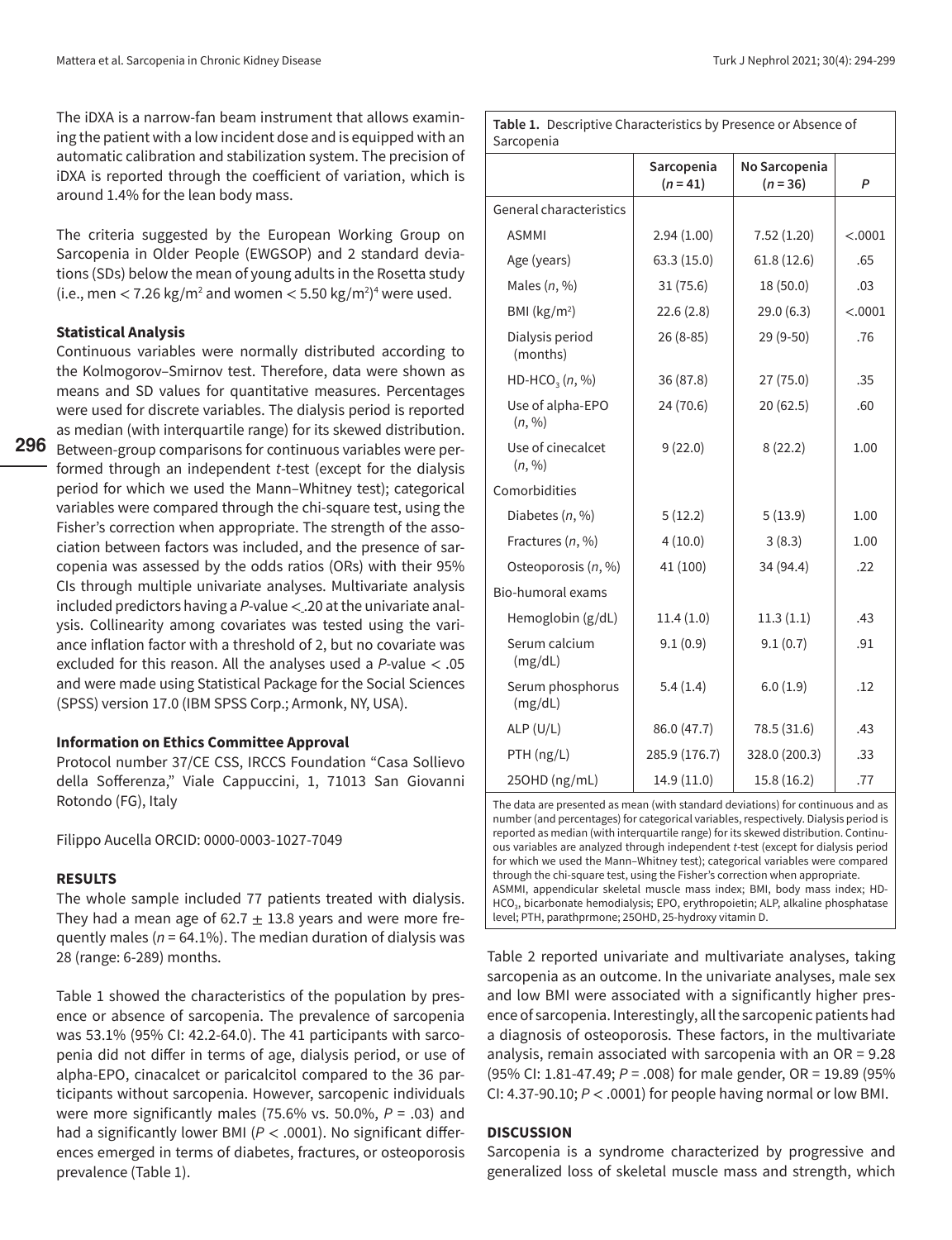| Table 2. Predictors of Sarcopenia in Univariate and Multivariate Analyses                                                                             |                                 |                                                   |              |                      |         |  |  |  |  |
|-------------------------------------------------------------------------------------------------------------------------------------------------------|---------------------------------|---------------------------------------------------|--------------|----------------------|---------|--|--|--|--|
|                                                                                                                                                       | <b>Reference Group</b>          | Univariate                                        | $\mathsf{P}$ | Multivariate         | P       |  |  |  |  |
| General characteristics                                                                                                                               |                                 |                                                   |              |                      |         |  |  |  |  |
| Age $>$ 65 years                                                                                                                                      | Age $<$ 65 years                | $1.19(0.49-2.92)$                                 | .70          |                      |         |  |  |  |  |
| Males                                                                                                                                                 | Females                         | $3.10(1.18-8.15)$                                 | .02          | $9.28(1.81 - 47.49)$ | .008    |  |  |  |  |
| Normal/underweight                                                                                                                                    | Overweight/obese                | 10.73 (3.71-31.0)                                 | < .0001      | 19.89 (4.37-90.1)    | < .0001 |  |  |  |  |
| Dialysis period > 28 months                                                                                                                           | Dialysis period < 28 months     | $0.86(0.35-2.12)$                                 | .75          |                      |         |  |  |  |  |
| HD-HCO3                                                                                                                                               | Other types of HD               | $1.33(0.25 - 7.13)$                               | .74          |                      |         |  |  |  |  |
| Use of alpha-EPO $(n, %)$                                                                                                                             | Beta-EPO/no EPO                 | $0.69(0.25-1.94)$                                 | .49          |                      |         |  |  |  |  |
| Use of cinecalcet $(n, %)$                                                                                                                            | No use                          | $0.98(0.34-2.90)$                                 | .98          |                      |         |  |  |  |  |
| Comorbidities                                                                                                                                         |                                 |                                                   |              |                      |         |  |  |  |  |
| Diabetes $(n, %)$                                                                                                                                     | No diabetes                     | $0.86(0.23-3.25)$                                 | .83          |                      |         |  |  |  |  |
| Fractures (n, %)                                                                                                                                      | No fractures                    | $1.22(0.25-5.87)$                                 | .80          |                      |         |  |  |  |  |
| Osteoporosis (n, %)                                                                                                                                   | No osteoporosis                 | All people with<br>sarcopenia had<br>osteoporosis |              |                      |         |  |  |  |  |
| Bio-humoral exams                                                                                                                                     |                                 |                                                   |              |                      |         |  |  |  |  |
| Anemia                                                                                                                                                | Normal values of Hb             | $1.14(0.47 - 2.81)$                               | .77          |                      |         |  |  |  |  |
| Serum calcium > 9 (mg/dL)                                                                                                                             | Serum calcium $<$ 9 (g/dL)      | $1.29(0.53-3.17)$                                 | .57          |                      |         |  |  |  |  |
| Serum phosphorus > 4.5 (mg/dL)                                                                                                                        | Serum phosphorus $<$ 4.5 (g/dL) | $0.69(0.25-1.94)$                                 | .48          |                      |         |  |  |  |  |
| ALP > 74 (U/L)                                                                                                                                        | $ALP < 74$ (U/L)                | $0.99(0.40-2.45)$                                 | .99          |                      |         |  |  |  |  |
| PTH > 288 (ng/L)                                                                                                                                      | PTH < 288 (ng/L)                | $0.95(0.39-2.33)$                                 | .92          |                      |         |  |  |  |  |
| 250HD $(ng/mL) < 30 (ng/mL)$                                                                                                                          | $25OHD$ (ng/mL) $> 30$ (ng/mL)  | $0.26(0.03-2.57)$                                 | .26          |                      |         |  |  |  |  |
| HD-HCO <sub>3</sub> , bicarbonate hemodialysis; EPO, erythropoietin; ALP, alkaline phosphatase level; PTH, parathprmone; 25OHD, 25-hydroxy vitamin D. |                                 |                                                   |              |                      |         |  |  |  |  |

leads to a decline in muscle function and physical performance. It is associated with the aging process, and also with chronic diseases, including CKD.

In CKD, the predisposition to the condition of sarcopenia is favored by multiple metabolic and nutritional anomalies. Several studies have shown that the prevalence of sarcopenia is directly related to the worsening of kidney function, with a wide prevalence in patients undergoing dialysis. In the latter, moreover, sarcopenia progressed in accordance with the duration of hemodialysis.<sup>20</sup>

In fact, ESRD patients receiving dialysis present additional factors concurring to sarcopenia progression, compared to CKD patients in the pre-dialysis stage: loss of amino-acids and albumin in the dialysate, systemic inflammation induced by contact with an artificial dialysis membrane and circuits, and decreased physical activity due to rest during dialysis.<sup>21</sup>

In the assessment of these patients, evaluating and quantifying the prevalence of sarcopenia is very important because it represents a strong prognostic factor, being associated with an increased risk for other medical conditions (such as cardiovascular conditions) and mortality.10,11

In our study, all participants attended dialytic treatments for 26 months on average. According to the EWGSOP criteria published in 2010, we observed a high prevalence of sarcopenia, of about 53%, higher than the average prevalence reported in the literature. Indeed other international studies in the past years have reported a prevalence of sarcopenia or muscle wasting among patients with ESRD ranging from 20% to 44%,<sup>8, 9, 11</sup> lower than our finding. We can argue that the difference in the diagnostic criteria used for the diagnosis of sarcopenia (the lack of an international consensus on the techniques to be used in the identification of the patients with muscle wasting in CKD is a problem for research in this field) and the duration of the dialysis may in part explain these not univocal findings. However, we need other studies reporting the prevalence of sarcopenia in this population.

Among the risk factor investigated for sarcopenia in these patients, a higher prevalence of muscle weakness was found in male patients and in people with a low BMI. Data from the Korean National Health and Nutrition Examination Surveys found that in the most advanced stages (CKD 3-5) sarcopenia was significantly associated with an increase in the prevalence of sarcopenia in men.22

**297**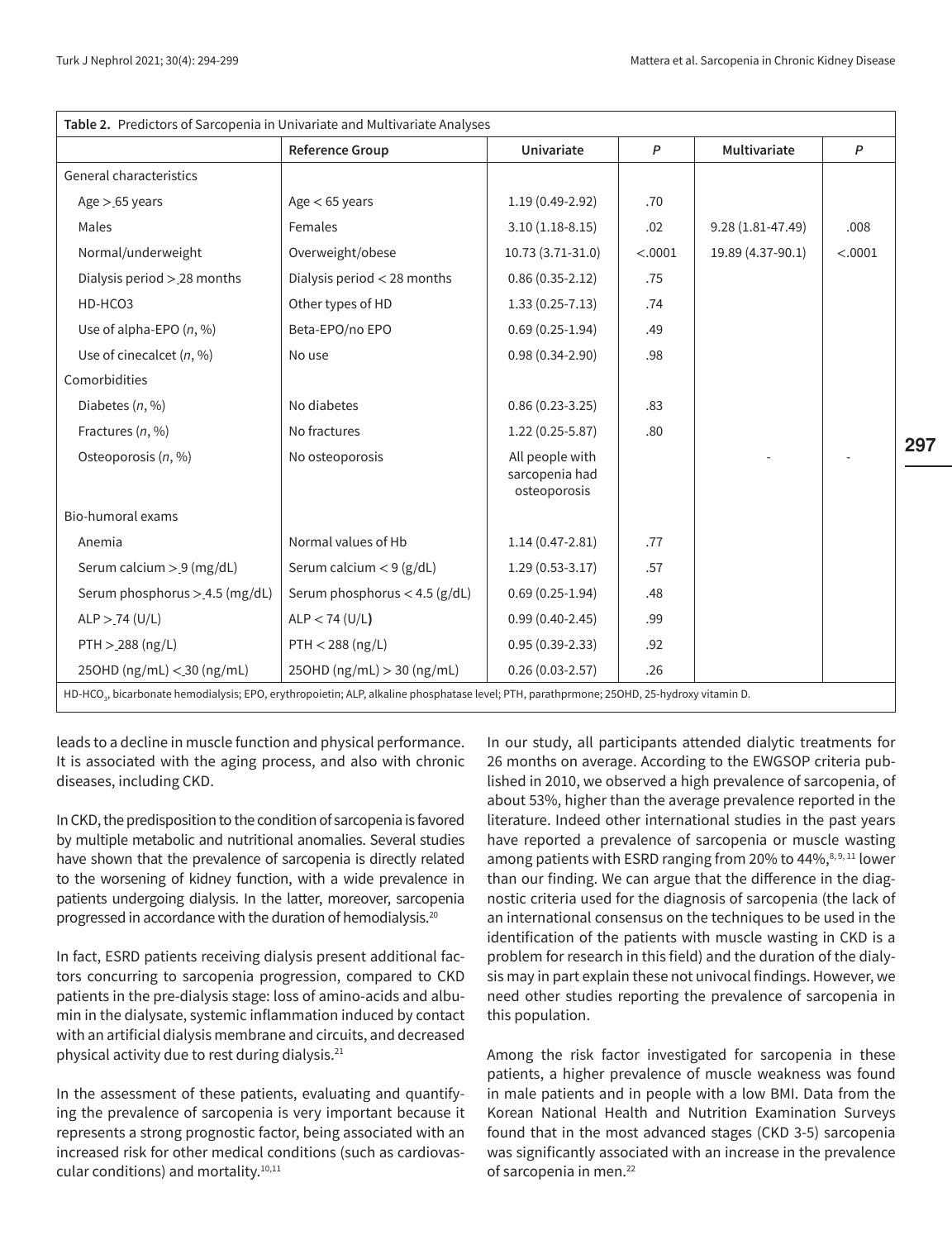As for the lower BMI, it is likely that in people in the ESRD stage, a low BMI may reflect a low amount of muscle mass. This can be said as some studies on obesity in populations with CKD and ESRD<sup>23</sup> have correlated higher BMI with better survival, presumably because it is associated with better maintained nutritional status.

Even if DXA allows the analysis of body composition, basing on a 3-compartment model (fat mass, lean mass, and body mineral content), $24$  in this case, high BMI could be related not to fat mass but to the presence of higher muscle mass because this value confers a protective effect on these patients.

Interestingly, all sarcopenic patients had a diagnosis of osteoporosis. Several studies have shown the close pathophysiological links between muscle and bone at the genetic, cellular, biochemical, and biomechanical levels, which are enclosed in the term of "bone and muscle pleiotropy."25 In particular, the functional muscle-bone unit was studied in subjects of varying BMD, observing that it decreased in subjects with lower BMI regardless of age.<sup>25</sup>

**298**

Compared to the general population, CKD patients have greater bone fragility and, consequently, an increased incidence of bone fracture due to both CKD-mineral bone disorder and uremic osteoporosis.26 Moreover, the decreased skeletal muscle mass causes a reduction in mechanical stress to bone (generated by muscle contraction) and lower production of pro-osteogenic cytokines. This concurs to reduce BMD and to impair bone quality.<sup>26</sup>

This study had some limitations. First, the limited sample size. Second, the prevalence of sarcopenia was assessed only by measuring the ASMMI using a total-body DXA scan and not by a physical performance test as suggested by common guidelines on this topic. Third, the nutritional status of the patients wasn't evaluated.

In conclusion, our study confirms that there is a high prevalence of sarcopenia in patients on chronic hemodialysis, regardless of age or comorbidity such as diabetes or osteoporosis, but probably linked only to the metabolic and nutritional abnormalities induced by this pathological condition and, in particular, from the dialytic treatment. This seems to be the same cause of the increased incidence of osteoporosis in hemodialysis (HD) patients, which resulted to be closely associated with sarcopenia in our population.

Furthermore, our study shows a high prevalence of sarcopenia in male patients with low BMI, the latter obtained by DXA evaluation. This finding can be used to carry out further DXA studies on both the prevention of sarcopenia in CKD patients through diet and exercise, as well as the follow-up of disease evolution and mortality risk.

**Ethics Committee Approval:** Ethic Commitee Approval was received from the IRCCS Foundation Casa Sollievo della Sofferenza (Protocol Number 37/CE CSS).

**Informed Consent:** Informed consent was obtained from all participants who participated in this study.

**Peer Review:** Externally peer-reviewed.

**Author Contributions:** Concept - M.M., N.V., F.A., L.L.T., V.T., F.D.G., G.G.; Design - M.M., N.V., F.A., L.L.T., V.T., F.D.G., G.G.; Supervision - F.A., G.G.; Resource - N.V., F.A., F.D.G., G.G.; Materials - F.A., G.G.; Data Collection and Processing: M.M., N.V., F.D.G.; Analysis and interpretation: N.V.; Literature Search: M.M., F.A., L.L.T., V.T.; Writing - M.M., N.V., L.L.T., V.T.; Critical Reviews - N.V., F.A., G.G.

**Conflict of Interest:** The authors declare that they have no conflict of interest.

**Financial Disclosure:** The authors declared that this study has received no financial support.

## **REFERENCES**

- 1. Eckardt KU, Coresh J, Devuyst O, et al. Evolving importance of kidney disease: from subspecialty to global health burden. *Lancet*. 2013;382(9887):158-169. [\[CrossRef\]](https://doi.org/10.1016/S0140-6736(13)60439-0)
- 2. Meguid El Nahas A, Bello AK. Chronic kidney disease: the global challenge. *Lancet*. 2005;365(9456):331-340. [\[CrossRef\]](https://doi.org/10.1016/S0140-6736(05)17789-7)
- 3. Ren H, Gong D, Jia F, Xu B, Liu Z. Sarcopenia in patients undergoing maintenance hemodialysis: incidence rate, risk factors and its effect on survival risk. *Ren Fail*. 2016;38(3):364-371. [\[CrossRef\]](https://doi.org/10.3109/0886022X.2015.1132173)
- 4. Cruz-Jentoft AJ, Baeyens JP, Bauer JM, et al. Sarcopenia: European consensus on definition and diagnosis: report of the European Working Group on Sarcopenia in Older People. *Age Ageing*. 2010;39(4):412-423. [\[CrossRef\]](https://doi.org/10.1093/ageing/afq034)
- 5. Avin KG, Moorthi RN. Bone is not alone: the effects of skeletal muscle dysfunction in chronic kidney disease. *Curr Osteoporos Rep*. 2015;13(3):173-179. [\[CrossRef\]](https://doi.org/10.1007/s11914-015-0261-4)
- 6. Carrero JJ, Stenvinkel P, Cuppari L, et al. Etiology of the proteinenergy wasting syndrome in chronic kidney disease: a consensus statement from the International Society of Renal Nutrition and Metabolism (ISRNM). *J Ren Nutr*. 2013;23(2):77-90. [\[CrossRef\]](https://doi.org/10.1053/j.jrn.2013.01.001)
- 7. Fahal IH. Uraemic sarcopenia: aetiology and implications. *Nephrol Dial Transplant*. 2014;29(9):1655-1665. [\[CrossRef\]](https://doi.org/10.1093/ndt/gft070)
- 8. Kim JK, Choi SR, Choi MJ, et al. Prevalence of and factors associated with sarcopenia in elderly patients with end-stage renal disease. *Clin Nutr*. 2014;33(1):64-68. [\[CrossRef\]](https://doi.org/10.1016/j.clnu.2013.04.002)
- 9. Kang SH, Park JW, Yoon KW, Do JY. Limb/trunk lean mass ratio as a risk factor for mortality in peritoneal dialysis patients. *J Ren Nutr*. 2013;23(4):315-323. [\[CrossRef\]](https://doi.org/10.1053/j.jrn.2012.09.004)
- 10. Carrero JJ, Chmielewski M, Axelsson J, et al. Muscle atrophy, inflammation and clinical outcome in incident and prevalent dialysis patients. *Clin Nutr*. 2008;27(4):557-564. [\[CrossRef\]](https://doi.org/10.1016/j.clnu.2008.04.007)
- 11. Isoyama N, Qureshi AR, Avesani CM, et al. Comparative associations of muscle mass and muscle strength with mortality in dialysis patients. *Clin J Am Soc Nephrol*. 2014;9(10):1720-1728. [\[CrossRef\]](https://doi.org/10.2215/CJN.10261013)
- 12. Stenvinkel P, Alvestrand A. Inflammation in end-stage renal disease: sources, consequences, and therapy. *Semin Dial*. 2002;15(5):329-337. [\[CrossRef\]](https://doi.org/10.1046/j.1525-139x.2002.00083.x)
- 13. West SL, Lok CE, Langsetmo L, et al. Bone mineral density predicts fractures in chronic kidney disease. *J Bone Miner Res*. 2015;30(5):913-919. [\[CrossRef\]](https://doi.org/10.1002/jbmr.2406)